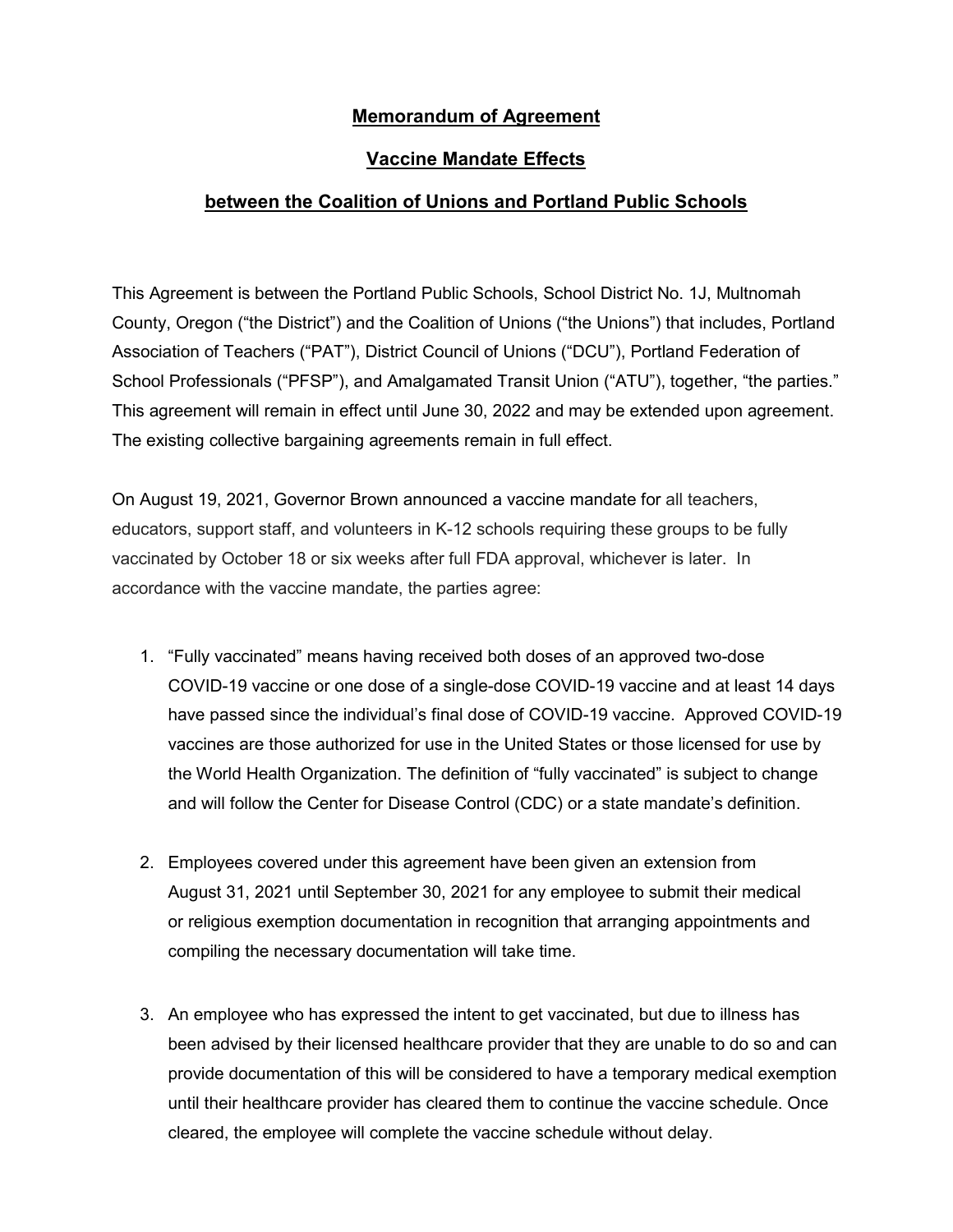- 4. An employee whose exemption request is denied and who expresses an intent to become vaccinated will be given an appropriate leave extension to allow for choice of the vaccine and to become fully vaccinated. If the date by which the employee is fully vaccinated is after October 18, 2021, the employee may take unpaid leave or may use accrued leave not to exceed fifty (50) calendar days until they are fully vaccinated.
- 5. The Unions and the District agree that the personal medical records of employees are highly confidential information. The vaccination status of any represented employee shall be kept confidential and only made available to limited authorized individuals and in compliance with state and county health requirements.
- 6. Employees who do not provide proof of vaccination or have an approved exemption by October 18 shall be treated as an employee who chooses not to be vaccinated unless they have received an exemption based on this agreement.
- 7. The District shall release the employee from duty to allow time for immunization during the work day. Time spent, including travel time, shall be compensable, if the immunization is during the employee's regular work day.
- 8. Employees who suffer side effects of being vaccinated or receiving a booster shot may use up to three (3) days of quarantine leave for the missed work time.
- 9. The Unions and the District recognize that there are employees who are part of BIPOC communities, have served in the military, or who have lived experiences that have created a justifiable vaccine hesitancy. Many of those employees have worked for the District for years and are supporting families. It is in the interest of all parties to ensure that the process of separating employment with the District is as respectful as possible and recognizes their service to the District.
	- a. Any separation of employment due to an employee's unwillingness to fulfill the vaccine mandate shall not be regarded as misconduct and the employee shall suffer no loss of leave entitlements, including any entitlements to cash out benefits or leave banks according to their Union's collective bargaining agreement.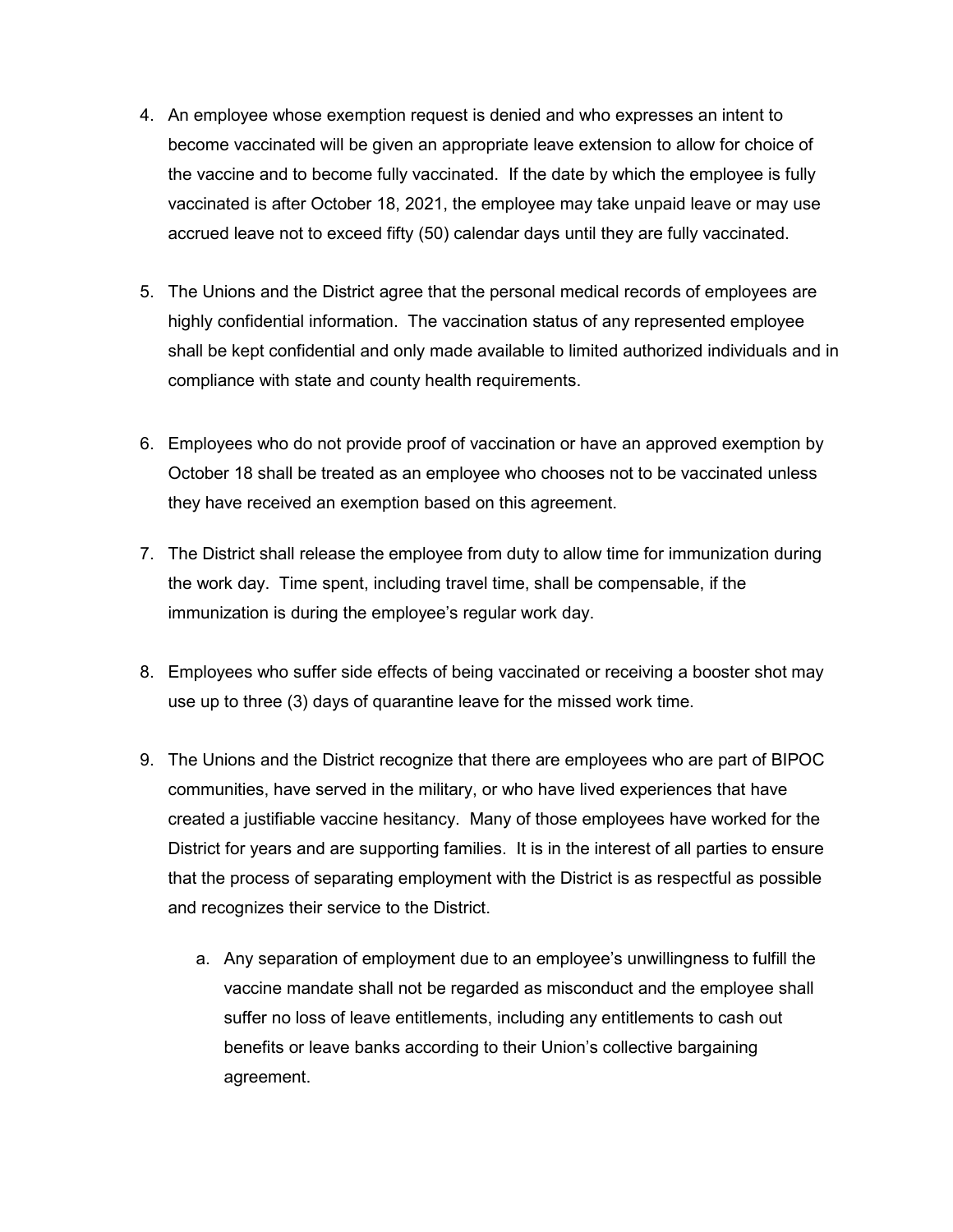- b. Employees will not be disqualified from rehire eligibility solely because they were previously separated from the District due to their unwillingness to fulfill the vaccine mandate.
- c. The District will respond accurately to unemployment claims for those who have separated due to the employee's unwillingness to fulfill the vaccine mandate.
- d. As an alternative to separation due to the employee's unwillingness to fulfill the vaccine mandate, an employee may elect to retire on any date prior to January 1, 2022. Retirement paperwork must be submitted by October 18, 2021 and the employee will be placed on unpaid leave from October 19 through their retirement date.
- e. If an employee is rehired before December 31, 2022, they will retain their seniority.
- 10. For all employees, Quarantine Leave in their respective collective bargaining agreement shall be interpreted as:
	- a. An employee who is absent from work due to being quarantined or isolated due to COVID-19 shall not be charged against the employee's sick leave and the employee shall suffer no loss in pay during such a period as a result of the quarantine or isolation period.
	- b. This interpretation of quarantine leave shall include:
		- 1. The employee is subject to a federal, state, or local quarantine or isolation order related to COVID-19;
		- 2. The employee has been advised by a public health official to self-quarantine or isolate due to concerns related to COVID-19;
		- 3. The employee is experiencing symptoms of COVID-19 and has been advised by a licensed health care provider to get tested for COVID-19 and refrain from working within a reasonable timeframe; or;
		- 4. The employee is diagnosed with COVID-19.
- 11. The employee shall follow MESD guidelines regarding quarantine and isolation. If the time off of work differs between the licensed healthcare provider and the public health official, the District will default to the public health official's guidance. The Unions have the right to meet and confer with the District to discuss the reason for the difference and to ensure that the health and safety of both the employee and other staff and students at the District will not be adversely affected. For those employees who are granted an